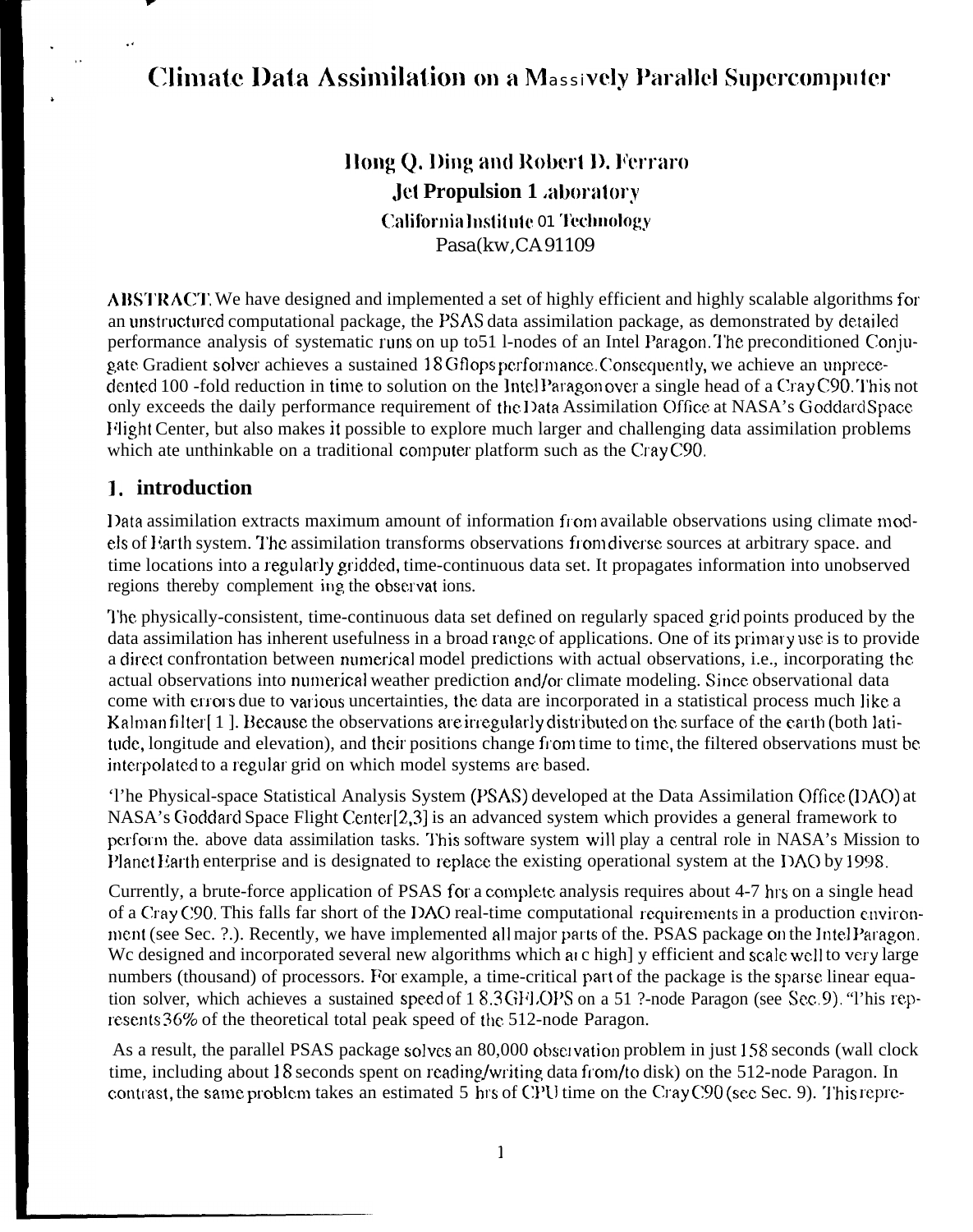sents an unprecedented 100+-fold reduction in solution time. This parallel PSAS not only meets and substantially exceeds the real-time production requirements, it will in fact change the DAO operations significantly. Many problems previously unexplored due, to their huge computational requirements now can bc solved in a reasonable amount of time.

### 2. '1'k IkIIa **Assimilation Problcm**

1,ct us first discuss the operational environment in which the data assimilation is carried out. Observations of the weather system come from ground stations, satellites, flying balloons, and many other sources. The collection of all these data within a given short time period indicate the state of the weather ystem,  $w_0$  in a norection of all these data within a given short time period indicate the state of the weatherly stem,  $w_0$  in<br>mal operat ional environment, successive observat ion data sets come in every 6 hours:  $w_0^{\{1\}}$ ,  $w_0^{\{2\}}$ , giving us a record of what actually happened in the Earth surface system. Note that these observation data sets are not defined at exactly the same space locations from one set to the next (due to the movement of satellites, the rotation of the earth, and the irreproducibility of balloon tracks), and the number of observations differ from set to set. Furthermore, observations come with errors due to various uncertainties.

Meanwhile, successive forecasts of the state of the weather system,  $w_f^1, w_f^2, w_f^3, \dots$ , are computed using forecast models, from a given initial condition. Note that in most forecast models, the weathel system on the surface. of the Earth is represented by variables defined on a regular  $2^{\circ}x2.5^{\circ}$  grid, with 14-22 elevation levels.

These two streams of events are connected or fused together by the data assimilation process. Given a forecast w<sub>r</sub> which describes what the weather should be, and given the actual observations w<sub>o</sub> which comes with uncertainties as reflected in the error covariance matrix  $R$ , the data assimilation process is to obtain an optimal estimate wf <sup>opt</sup> of the state of the weather system through a statistical process similar to a Kalman filter [2,3],

$$
w_f^{opt} = w_f + K (WeHw_f)
$$
 (1)

where H is an interpolation operator interpolating forecast variables from grid locations to observation locations, and

$$
K = PfHT (HPfHT + R)-1
$$
 (2)

is the gain matrix. The matrix P contains complex physical correlations between same type and different type variables [2.], calculated using a large number of existing routines.

"I'his data assimilation accomplishes several important things. It produces the optimal data set combining observations with the numerical forecast. It transforms the observations from diverse sources at arbitiary space locations to the regular grid. This alleviates the difficulties associated with observations that change from time to time, both in number and in location, and propagates information from obscrvecl regions to u nobserved regions.

'l'he optimal physically-consistent, time-continuous data set dcfimd on regularly spaced grid points produced by the data assimilation has inherent usefulness in a broad range of applications. In particular, it can be used to produce more accurate forecasts by using the assimilated data set as the initial condition in computing the next forecast, leading to an better forecast sequence,  $w_f^{1}$ <sup>opt</sup>,  $w_f^{2}$ <sup>opt</sup>,  $w_f^{3}$ <sup>opt</sup>,  $\cdots$  Furthermore, by examining the differences between the model forecast and the assimilated data (not the observations data), one may get hints and improve the forecast model itself to get a better forecast. (We emphasize that although the data assimilation relies on a model forecast as a correct criteria to assimilate to, forecast models are independent of the data assimilation, )

in operational environments, the data assimilation process is a computationally intensive task: it is repeated every  $Az = 6$  hours continuously on an almost dedicated computer, consistent with the periodicity of the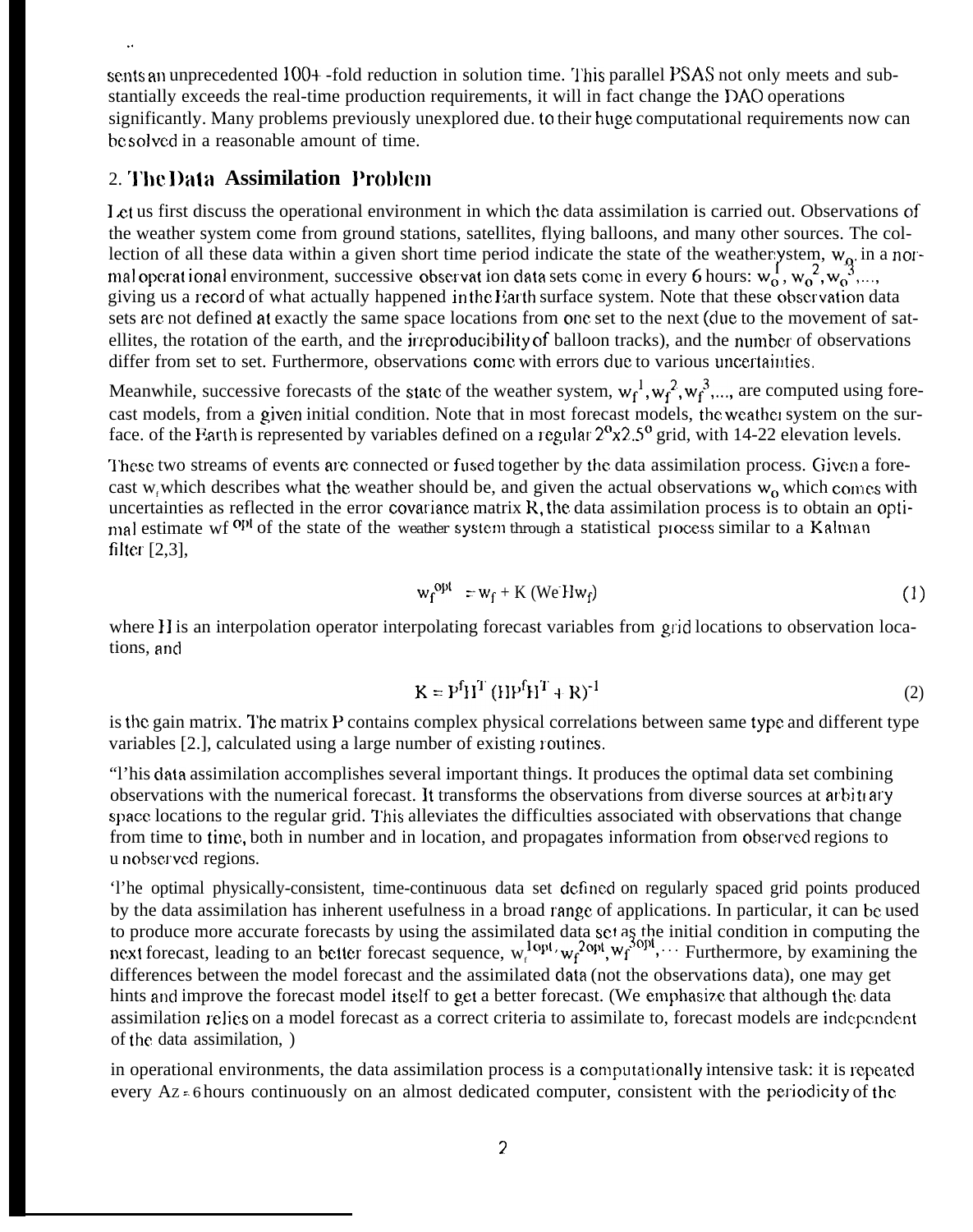incoming observation data. This leads to the real-time requirement: a single assimilation cannot take longer than the time period  $\Delta t$ . in fact, for a real-time forecast, everything add together including data assimilation, forecast simulation, other data gathering and manipulations/analy sis, etc., must be done within At. Furthermore, a complete, research/study often requires consistently assimilated data going back perhaps to the 80's. In fact, the ambitious re-analysis (assimilation) of the past 5 years of data relating to the Mission to Planet <sup>1</sup> ;arth Project would require a rate. of 120 assimilations per day in real time. '1'he parallel I'SAS package we have implemented, which reduces solution time from 5 hrs on C90 to 3 min on 5 12-node Paragon, now adequately meets this challenge.

### **3. The PSAS Algorithm**

The PSAS problem is a challenging computational problem because the sizes involved are large. The number of observations No is around  $10<sup>5</sup>$  or more for operational systems. This is represented as a single vector W.. Note that all observation variables are treated equally, even though some of them, such as an east-west wind velocity data and a north-south wind velocity data, are actually taken at the same space locations.

The final assimilated data are defined on the regular grid points. At  $2^{\circ}$  x  $2.5^{\circ}$  horizontal resolution, there are 13104 grid points at each elevation level. The smallest forecast model system contains 14 elevation levels for four upper-air components and 3 sea-level components; they add uptoNf= $(3+4x14)x13104 = 773,136$ model variables. l'he operational system will have 18-22 elevation levels, which brings  $N<sub>r</sub>$  to 10<sup>6</sup> or more, All of t hese variables are represented as a single vector  $w_p$ , similar to  $W_q$ .

It is now clear that to calculate the gain matrix K requires inverting a No x No matrix  $M=HP^I H^I+R$ . This would require a computation of order  $N_0^3 = 10^{15}$  operations, a computation outside of today's capabilities. Fortunately, calculating K is only necessary if we want to compute the error covariance matrix for the assimilated data (in Kalman filter theory, K determines how error covariances propagate in time), and they are ignored at present. instead, the PSAS algorithm solves the following equation for the vector x defined at the. observation locations:

$$
(\text{HP}^f \text{H}^T + \text{R}) \times = \text{W}_0 - \text{Hw}_f \tag{3}
$$

The symmetric No x No matrix  $M = H P^f H^T + R$  is called the innovation matrix. Using a Conjugate Gradient method, this innovation equation can be solved with a computation of order  $N_0^2$ . Afterwards, the solution x is folded back from observation locations to the regular grid locations to obtain the final optimal state through the increment

$$
Aw = w_f^{opt} - w_f = P^f H^T x \tag{4}
$$

which represents the net effect to the forecast  $w_i$  due to incorporating the observation data through the assimilation process. Note  $P<sup>f</sup>H<sup>T</sup>$  is a 10<sup>5</sup> x 10<sup>6</sup> sparse matrix.

### 4. 'J'I]c **Need fbr a l)ist["il}titc(l-h4 c[]](]l"y P;tralld CompuIcr**

The critical part of PSAS is the solution of a large linear system of equations, the innovation equation  $Eq. (3)$ , with  $10<sup>5</sup>$  unknowns. The challenge of the problem lies in the size of the matrix involved. The matrix has a size of  $105X105$  with 74% of the matrix entries being zero, due to the approximation of a cutoff in correlation of observations that are 6000km apart on the earth's surface. To store the entire matrix would require 10 GB  $(in single precision, or 20 GB in double precision)$  of memory, exceeding the, capacities of any existing sequential computer. This difficulty is resolved in the Cray C90 codes by re-computing the matrix on the fly, at considerable expense of CPIJ time.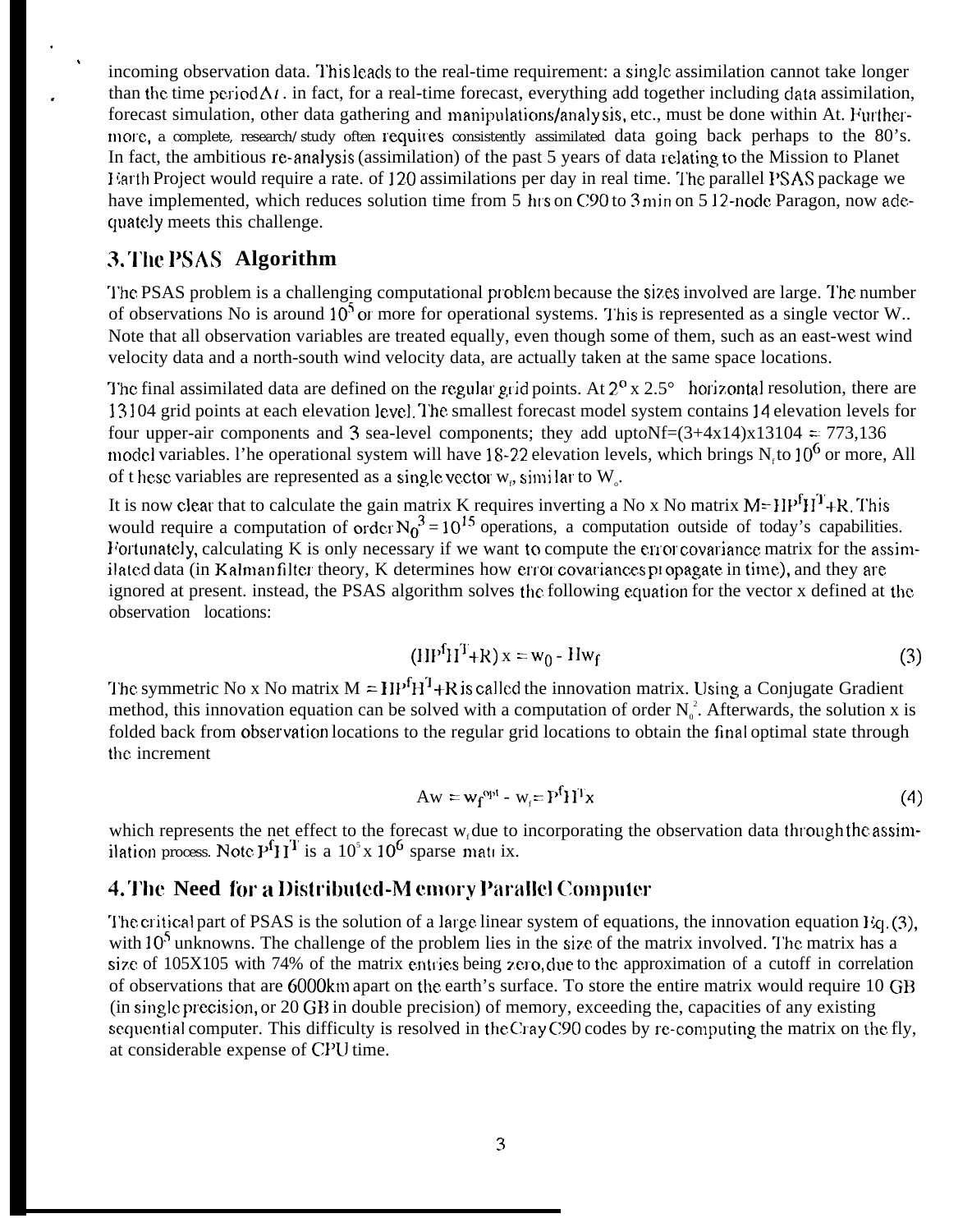The memory-bound problem fits well into distributed -memory parallel architectures, which can have very large total memory. For example, the 5] 2-node 1 ntel Paragon parallel computer at Caltech has a tots]  $512 \text{ x}$ 32MB=16GB. Furthermore, the huge amount of floating point computations required for the problem can be distributed to individual processors, reducing the problem solution time dramatically. In fact, our implementation of the PSAS problem reduced the solution time from 5 hr on a Cray C90 to about  $3 \text{ min}$  on  $512$ -node. Intel Paragon.

# **5. Reformulating Matrix Sparsity Patterns**

,

.

Correlation functions between two varibles generally have a shape like. a damped cosine. For computational convenience, they are cutoff at 6000km where they reach zero arid the small oscillating tails are simply ignored. This makes the matrix  $HP<sup>f</sup>$  H a sparse matrix with about 26% of the matrix entries nonzero. The innovation matrix M has the same sparsity pattern. This sparsity level makes conventional sparse matrix techniques inefficient, since they are typically used for matrices with nonzeros around  $2\%$  or less. In addition, conventional sparse matrix techniques achieve only the memory bandwidth limited processor speed due to the indirect indexing used there.





1/ig. 1 Regions of observations. <sup>1/ig.2</sup> Block structure of the correlation matrix. Only nonzero blocks are shown.

These problems are resolved by imposing a structural pattern to the sparse, matrix M: observations are clivictcd into regions with nearly equal numbers using a concurrent partitioned, and the correlation cutoff is enforced at the region level (see Figure 1). That is, all observations in one region are either correlated to all observations in another region or not at all, depending on whether the centers of the two regions are within 6000knl. I'his slight modification on the physical correlaticms cutoffs leads to a correct and consistent solution, which differs from the original solution by  $1 \cdot 2\%$  in an rms sense in our rigorous comparisons. However, this modification increases the calculation speed dramatically. The imposed structure is a block structure where 74% of the. matrix blocks are identically *zero* (see Figure 2). Now the matrix-vector multiplication can be carried out using a level 2 BLAS routine, which is typically an order of magnitude faster than the memory bandwidth limited speed achieved by conventional spatsc matrix techniques. For example, our solver runs at 77MHLOPS on 1 node of the Paragon, in contrast to about 10MHLOPS for conventional sparse matrix techniques.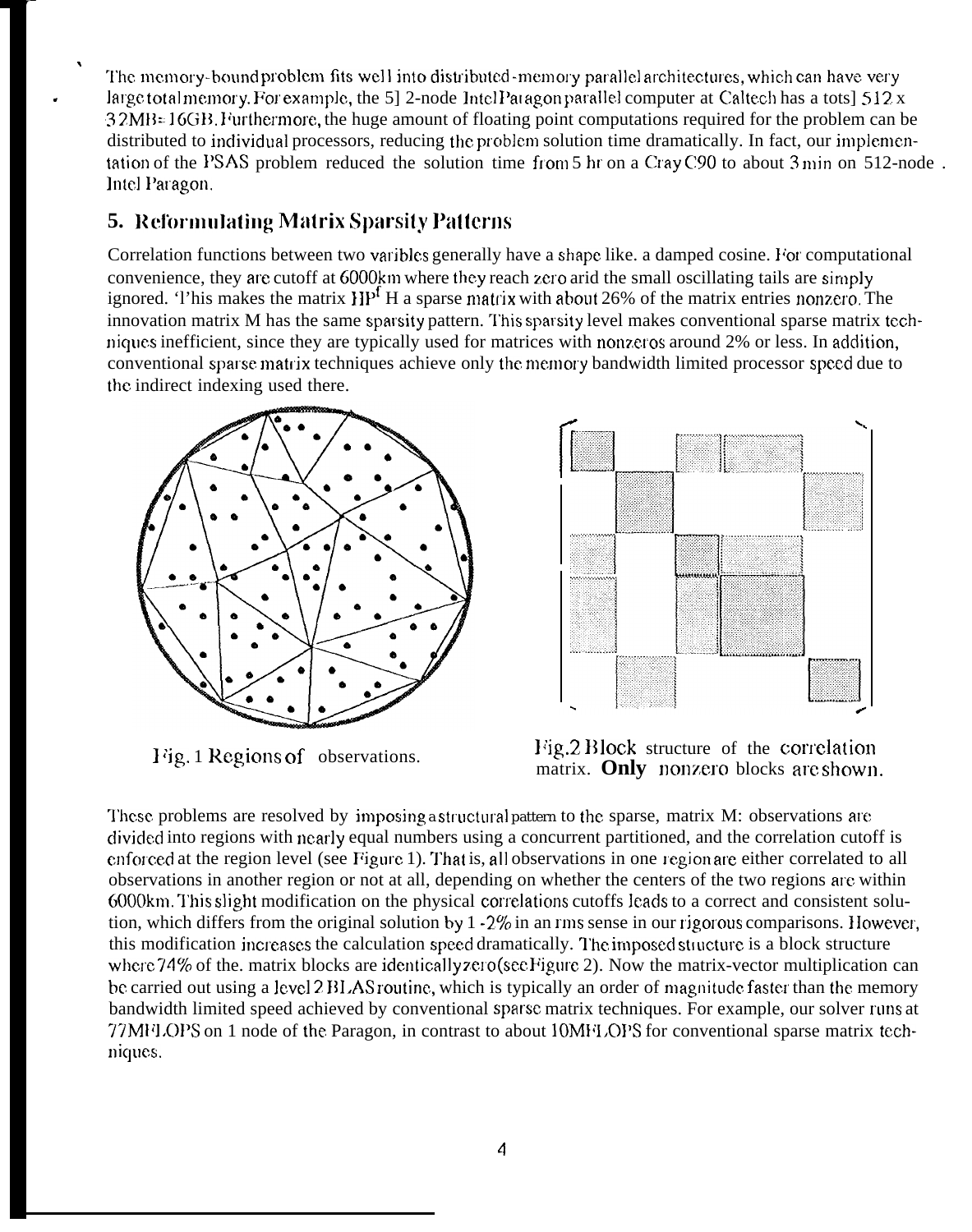# 6. Modular Programming Approach

.

.

.

Since observations arc taken at irregularly spaced locations and they change from time to time, the PSAS problem is an unstructured problem whose parallel implementation is generally more complicated than regular problems. For this reason, we have developed a number of tools for unstructured problems, including an observations partitioned, a matrix-block distributor and a preconditioned Conjugate Gradient (PCG) solver.

We take a modular approach in programming structures. We carefull y grouped high level data organizations, parallel irnplementation related parts, such as partitioncr, solvers, etc., into individual modules, using structures in the C programming language. They arc clearly separated from the lower level underlying physics details: the large number of correlations between different components, such as winds or water vapor mixing ratios, are rather complex (about 7500 lines of Fortran code spread over 40 subroutines). Interfaces to low level routines are written to restrict accesses through only the matrix block assembly and one or two C structures. The parallel codes contains 15,000 lines C codes and the 7500 lines existing Fortran codes; the. original C90 Fortran codes has about 22,000 lines.

'1'his approach has a number of benefits. It facilitates application development by restricting the physics part to a small section (albeit a lot of code for the complex correlations) so that the application scientists can easily modify it for various experiments. These routines use familiar Fortran and are free from considerations on how parallelism is achieved. It also maintains efficiency by using Fortran for numerical computations, and by using the highly efficient BLAS routines. For example, the PCG solver is essentially a skeleton code calling underlying Fort an routines and BLAS routines for numerical calculations. More importantly, this approach makes the high level data organization easier to develop and maintain. In fact, while we at a developing the parallel implementation, the scientists at the DAO arc developing new physical correlations/mechanisms, which will be easily incorporated into the parallel package later on.

## **7. Solving the Innovation Equation**

**Observation Partitioner.** After observations are read in from disk and arbitrarily distributed among processors, they are first grouped into regions of nearly same number, using a concurrent partitioner we have previous] y developed [2]. The partitioner uses an recursive inertial bisection algorithm, therefore leading to good aspect ratios for the resulting partitions which is best for this problem. Correlations among these regions results in the sparse block structure in the innovation matrix. Improvements have been made to the partitioner so that it now runs on an arbitrary number of processors, instead of power-s of 2 number of processors only. Further more, the peculiar feature that many observation data (up to 42. in a case) are actually located on the same horizontal point (varies in elevation and in data type) cause redundancies and ambiguity in the bisection algorithm. We modified the partitioned to always put these. data into or-m group, resulting in slight variations in number of data in each final partition.

Matrix Distributor. Distribution of the huge innovation matrix proceeds first by calculating sparsity pattern, which is represented by correlation lists identifying which observation regions are correlated to which other regions. Then a list of nonzero matrix blocks of this irregularly structured problem is generated. The large number of matrix blocks (e.g., there are 34907 matrix blocks in the 512-node case) must be distributed among the processors in a load-balanced way. This optimization problem on 34907 variables with vat ious constraints is solved using a heuristic algorithm. After an initial trial distribution and several iterative improvements, much like a simulated-annealing, the algorithm finds a near-optimal distribution in just a few seconds .

The observation regions are then replicated among processors according to the matrix-block distribution list and the matrix blocks are calculated using the large number of Fortran routines describing the exact physical correl at ions. The calculation of matrix entries is quite expensive because the physics correlat ions require many complex operations and involves man y branching, and therefore, runs at typical scalar processor speed.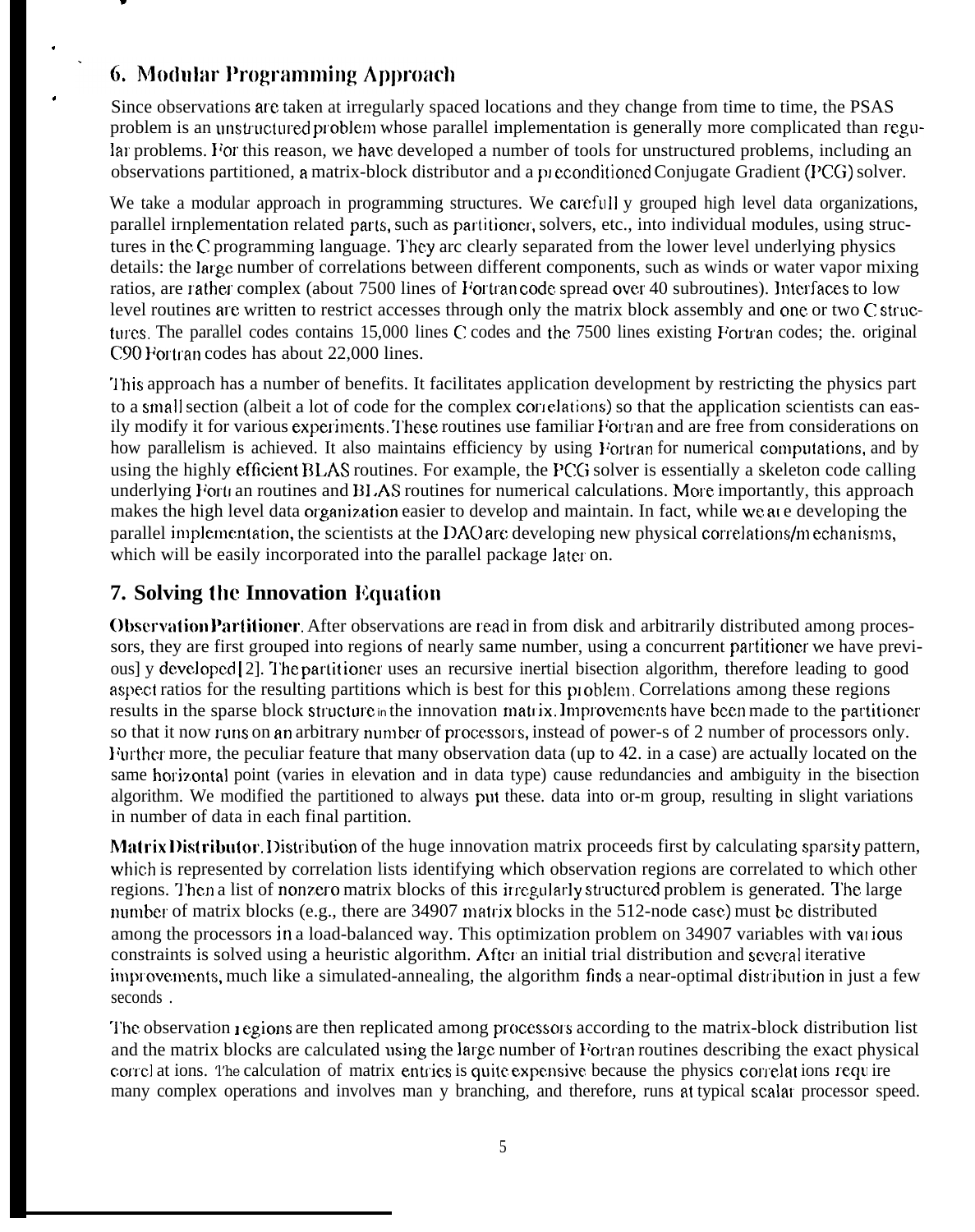'J'hc parallel package now spends a significant amount of time. (about 10-20%) on this part, in the light that the other critical parts, especiall y the previous dominant solver part, are speeded up much more dramatically in the parallel implementation (see Section 9).

**PCG** Solver. The innovation equation is solved by a preconditioned conjugate-gradient iterative solver, of which the key part is the multiplication between the global matrix and the global vector[3]. Given the imposed matrix block structure, the multiplication proceeds similar to what one might called a parallel block approach for dense matrix-vector multiplication. in this parallel block approach, a dense matrix is divided into blocks which are then distributed; and a global vector is divided into sub-vectors which are then distributed/replicated. Added to this basic algorithm is a flexible structure to handle a block sparse, matrix (in fact, 74% of matrix blocks are identically zero for this problem), The size of the matrix blocks varies from one to another, and the number of matrix blocks generally cannot be evenly divided by the number of processors. Furthermore, we only store the upper-right triangle matrix blocks due to symmetry; this allows each nondiagonal matrix block to be used twice in each matrix-vector multiplication, and therefore increases the computation/communication ratio. Communication here is irregular for the sparse matrix; and storing only upperright triangular half of the matrix adds more irregularity to the communication pattern. When everything is properly implemented, this new algorithm for the "not-so-sparse" sparse matrix-vector multiplication is highly efficient and scales well to large number of processors, as indicated by the performance numbers shown here. We use a diagonal block preconditioner, which reduces the requi red number of CG iterations for a given accuracy by a factor of 2-3. The solution of the preconditioned equation is well-balanced and is carried out independently on each processor by solving one diagonal block at a time. using a standard CG solver.

### 8. **Vhlding back to Regular Grid**

. .

.

Folding back the solution to a regular grid at all elevation levels, i.e., calculating  $\Delta w = P^f H^T x$ , represents a very significant computational task, mainly due to assembling the N<sub>x</sub> No matrix P<sup>f</sup>H<sup>T</sup>. The matrix P<sup>f</sup>H<sup>T</sup> has similar sparsity pattern as the innovation equation matrix M, exceptit is not symmetric any more. The nas similar sparsity pattern as the innovation equation matrix M, excptit is not symmetric any more. The<br>folding-back process is dominated by assembling the huge matrix P<sup>4</sup>H<sup>T</sup>. Fortunately, the. matrix-vector multiplication is carried out only once, so that the entire matrix does not need to be stored at the same time; they are computed as needed on the fly, one matrix block after another.

Matrix  $P^{f}H^{T}$  couples variables defined at observation locations to those defined on regular grid points. We make use of the fact that the observation locations have been grouped into regions and distributed among processors in a balanced way during the partitioning process, 1'o efficiently implement the correlation cutoff at 6000knl, the regular grid points have to be grouped into grjd regions similar to grouping of observations for the innovation matrix, and then proper] y distributed among the processors at the beginning of the fold-back process.

Grid Regions. The 13,104 grid points on the 2.0x2.50 mesh are grouped into 12S static rectangular regions based on latitudes and longitudes, which are different from the observation regions in shape, size and location. "I'he entire surface of the globe is first divided into 11 zones, each of which is an  $18^{\circ}$  strip between two latitudes specified in a file, except at north/south poles where a zone covers the entire circular area within  $9^\circ$ latitude from the pole. The zone covering the equator is divided into 18 regions. For zones closer to the north/ south poles, they are divided into fewer and fewer regions in a manner which gives them roughly the same area. The entire zones covering the north and south poles are single regions. Grid points on higher elevation levels are grouped similarly, such that a single grid region looks like a column sticking out from sea-level and reaching up to the upper atmosphere.

Grid '1'binning, The number of grid points in each grid region varies substantially, even though all regions have similar surface area. For this reason, in those zones above  $45^{\circ}$  latitude, grid points in the longitudinal direction are thinned gradually, so that the number of grid points remaining in each region become roughly same as the number of grid points in equatorial regions. The total number of grid points is reduced in this way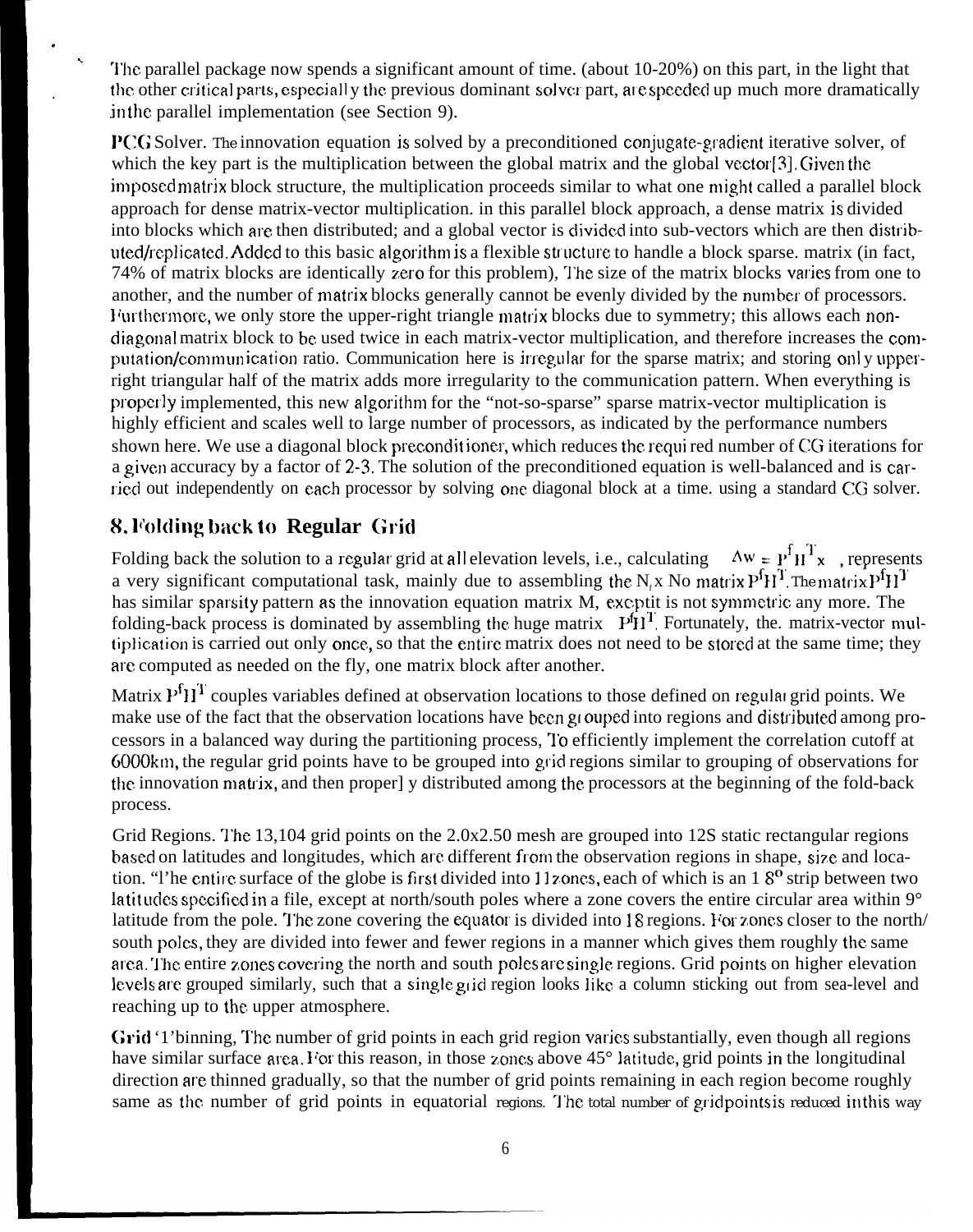to 8792. The matrix-vector multiplication will only use these remaining grid points, and values at the thinned grid points are obtained by interpolated from neighboring unthinned points. "I'his reduces the total computational effort by 1- 8792/13104 = 31%. The implementation keeps this thinning process as a run-time option so that one can check the consistency of the final solution.

Grid Distribution, Since observations are already distributed, we distribute grid regions according to the sparsity pattern of the  $P<sup>f</sup>H<sup>T</sup>$  matrix. On each processor, we loop through all 128 grid regions; if a grid region correlates to (is within 6000km of) at least one of the observation regions on the processor, this grid region is retained on the processor, Since a given grid region may correlate to many observation regions on many different processors, grid regions may be copied to different processors. In fact, on average, a grid region is replicated on 1/3 of all processors,

Folding Back. "I'he matrix-vector multiplication proceeds on each processor by going through all correlated pairs between a grid-region and an observation-region. For each such pair, the matrix block is first calculated. I/or upper-air components, the matrix blocks between the observation region and the grid region at all elevation levels are calculated at once. (In this way, we can make use of the specific form of the correlations to reduce significant] y the amount of computation requited at a later stage.) Then the multiplication between the matrix block and subvector is carried out and the result is accumulated using a single BLAS routine. They proceed independently and simultaneously on all processors.

Next wc sum together increment sub-vectors on different processors to form the final results. Since the grid regions on each processor differ, the order of increment sub-vectors is different as well. So we reshuffle the sub-vectors on each processor into an universal vector which has identical order on all processors. In the universal vector, the components not present on a processor are set to zero. Afterwards, a global sum over the universal vector on all processors is performed. This final results is written to a binary file, in the case where grid points have been thinned, the universal vector components are reshuffled and the length of the increment vector for each component at each level is restored to the original 13104, with values on thinned grid points being simple interpolations between nearest unthinned grid points along, the longitudinal direction.

# **9. Performance**

. . . .

> The parallel PSAS package is complete, and its accuracy has been verified on smaller problems where the sequential results can be readil y obtained. We carried outruns on various real problems on the Intel Paragon with increasing problem sizes on increasing number of processors. Table 1 summarizes the timings for a 79,938 observations problem with folding back to all 14 elevation levels on a 51 ?-node Intel Paragon. The time on Paragon is wall-clock time.

| time (see) | tasks                                                 |  |
|------------|-------------------------------------------------------|--|
| 14.6       | read input drrt a                                     |  |
| 3.1        | partitioning observations                             |  |
| 3.8        | calculate nonzero blocks and their distribution lists |  |
| 3.3        | replicate observation regions                         |  |
| 23.8       | calculate matrix entries                              |  |
| 36.4       | solve innovation equation using PCG solver            |  |
| 17         | other miscellaneous parts                             |  |
|            | sub total for innovation equation: 72                 |  |
| 67.6       | assemble PH matrix and multiply PH Ix                 |  |
| 0.4        | create grid regions, correlation lists                |  |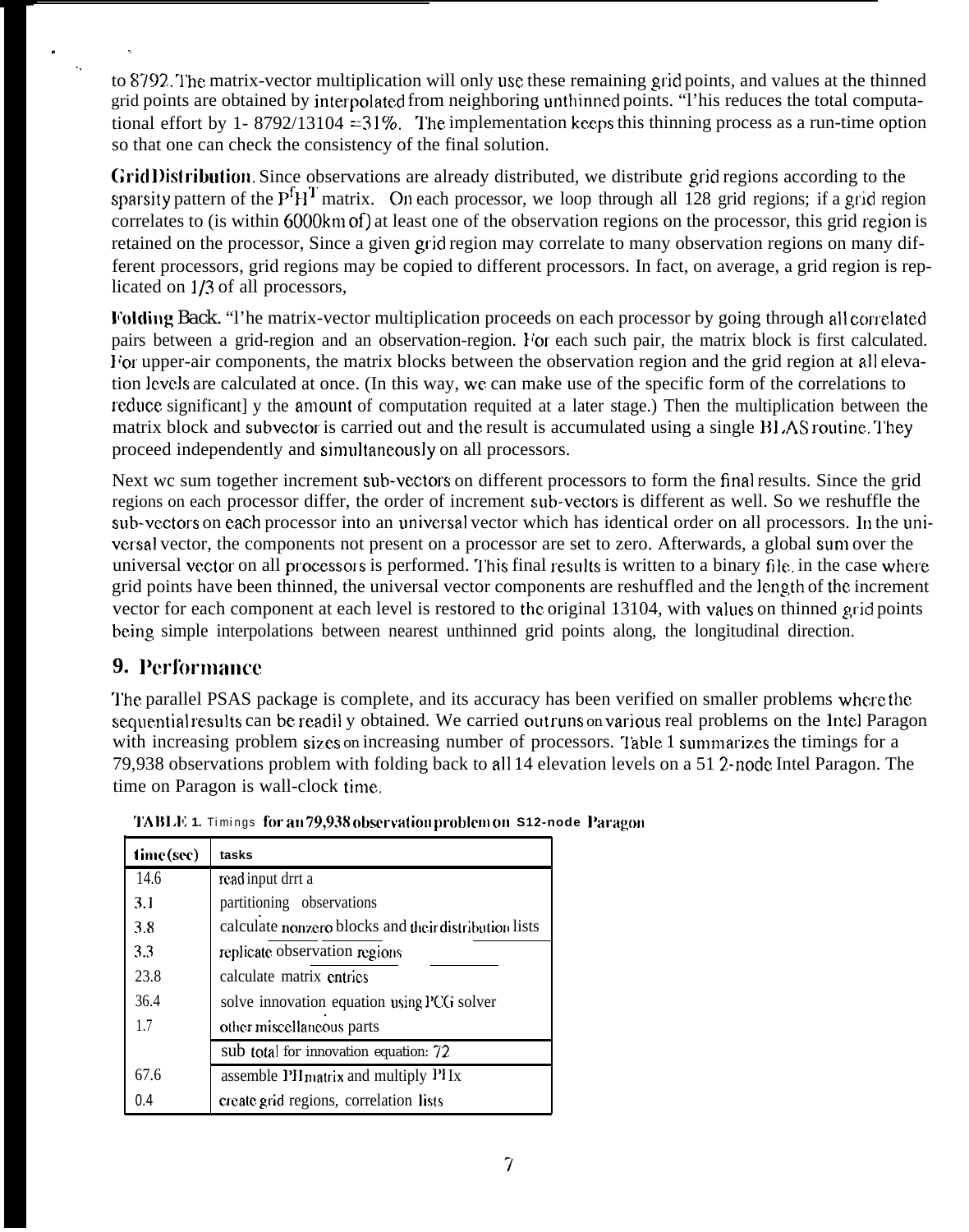TABLE 1. Timings for an 79,938 observation problem on 512-node Paragon

| time<br>(see) | tasks                                      |
|---------------|--------------------------------------------|
| 1.5           | re.-order and interpolate increment vector |
|               | sub total for folding back: 69.5           |
|               | write increment vector into c1 isk         |
| 158           | total time                                 |

From the table, one can see that solving the innovation equation costs 72 seconds, which includes 36 seconds spent on the PCG solver itself, 2.4 seconds on matrix entries assembly, and about 12 sec on the parallel overhead such as partitioning observations into 512 regions and generating load-balanced distribution lists for the correlation matrix.

The fold back now costs 70 seconds, which includes 0.4 sec spent on generating grid regions and distributing/ replicating matrix block lists, 68 sec on assembling the matrix entries and carrying out the local matrix-vector multiplication, and 1.5 sec on global summing of all increment vectors, restoring vector length/order and interpolating to obtain values on thinned grid points.

The same identical tasks are also performed on the Cray C90 by J. Guo at the DAO using the sequential Cray codes. The CPU timings are listed in Table 2... along with corresponding Paragon timings for comparison. Overall, the solution time is reduced by a factor of 115, from about 5 hours on the C90 to 3 minutes on a 512node Paragon, (Because of the expense of C90 time, the complete run for this large problem was not carried

TABLE 2. Timing Comparison with Cray C90. \* indicates estimates. Timings on C90 are obtained by J. Guo at DAO.

| Tasks                                    | 1-headCrayC90 | 512-node Intel Paragon |
|------------------------------------------|---------------|------------------------|
| Read data and solve equation             | 9120          | 87                     |
| Fold back and write data $\degree$ 9120~ |               | 71                     |
| Total                                    | 18240"        | 158                    |

out. instead, estimates were made based on runs on smaller problems.) This 100-t- -fold reduction in solution time is unprecedented in the area of high performance computing.

We analyzed the performance of the PCG solver in further detail, because our parallel algorithm design is primaril y focused on it. "I'he solver achieves a sustained speed of 18.3GFI.01'S on a 512-node Paragon for an 85000 observation problem (see Figure 3.). This represents 36% of the theoretical total peak speed of 51.2 GFLOPS. The solver achieves 77MFLOPS (77% peak speed) on one node. The reduction of efficiency on 51 ? nodes is due to various factors, such as communication, load-imbalance, etc. These numbers indicate the high efficiency the package has achieved. (The use o the level 2 BLAS routine for matrix-vector operations is crucial to achieve the high efficiency. On one Paragon node, the BLAS matrix-vector multiplication SGEMV gets 83 MFLOPS for matrix size of 1000<sup>2</sup> and 67 MFLOPS for matrix size of 2002.)

The PCG solver spends 27.5% of the time on communications for this problem on 5 12-nodes. During each iteration, most of the communication time is spent on sending or receiving (on average) 536 messages per processor with (on average,) 166 floating point numbers in a message. These percentage numbers on peak total speed and on communication indicate the highly scalable nature of the underlying algorithms.

It should be noted this performance is achieved under standard operating environment supported by vendor and involving no special optimization targeted for the specific computer --- the performance is achieved main) y due to proper algorithm design/implement ations, and therefore more representative of what could be achieved by average users. The codes run under NX, not the much faster SUNMOS, and with no special assembly programming, except the standard vendor-supported BLAS package.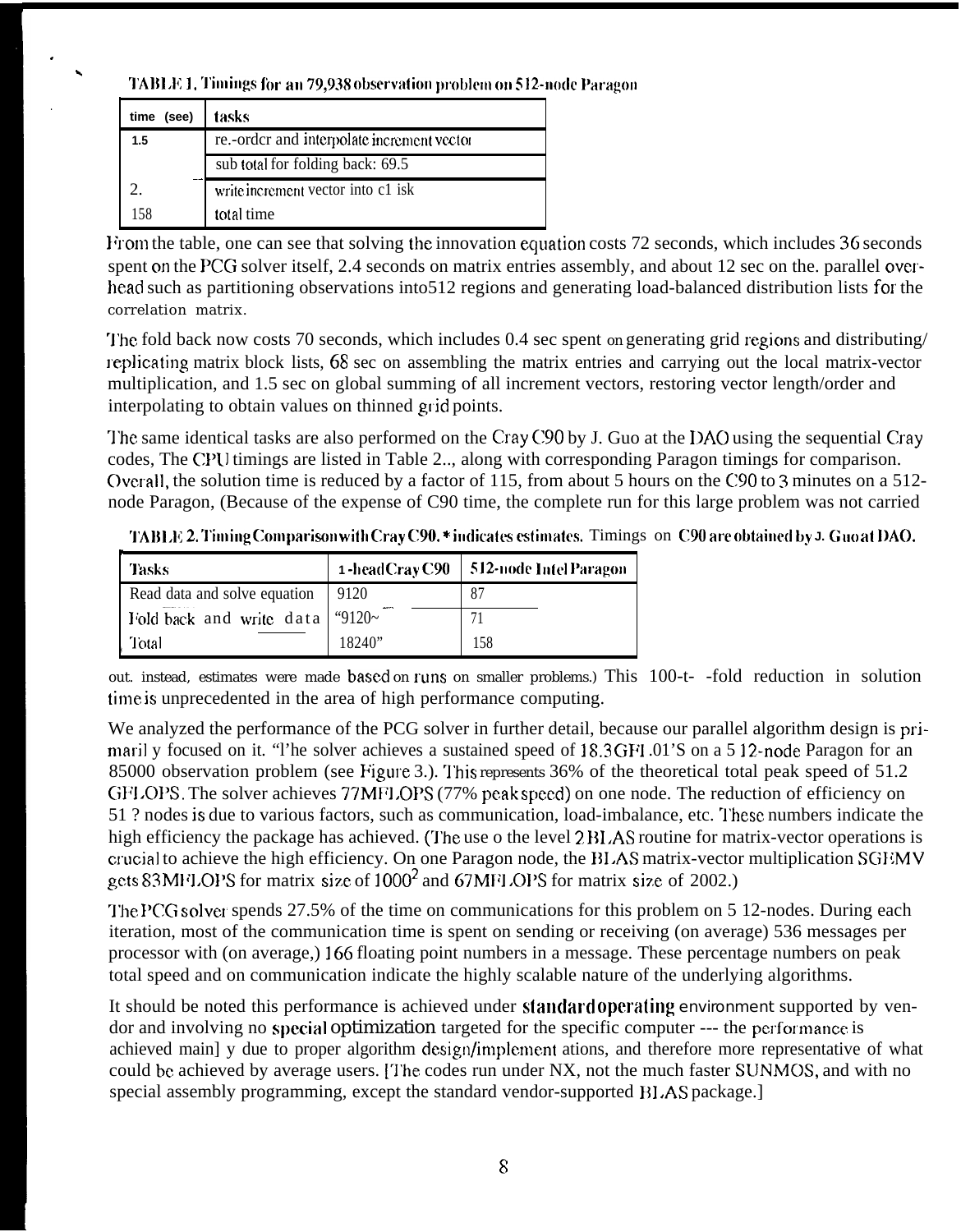Although Mflops rating is important for performance characterizations, problem solution time is the direct target for application scientists. The parallel codes reduces the entire problem solution time by more than a factor of 100 by going to 5 12-node Paragon from 1 -head C90. We note that this dramatic reduction comes from two factors. One is the high Mflops achieved on the 51 2-node Paragon (vs. about 130 Mflops on C90). The other is the fact that on C90 the innovation matrix blocks are re-computed on the fly as needed due to memor y shortage, therefore considerable y increases the total computation unnecessarily y. Note also, the cornputation on Paragon is in single precision (limited by 32. MB/node memory on Paragon; with accumulation variables in double precision, it appears to be adequate), while its double precision on C90. They both converge to same residual.

We note that our problem solution time includes IO and mesh partition/matrix distribution times, unlike many other applications where the problem mesh partitioned and matrix distribution are done in a separate preprocessing and not included in their solution time. This is because our codes includes partitioner, distributor, etc., in the same run-time executable.



Figure 3. Performance of the PCG solver.

The two dominant parts remaining in the assimilation problem are the assembly of the matrix entries of the innovation and the fold-back matrix, as clearly indicated by their timings shown in 'l'able 1. They are almost perfectly parallelized in our implementation, though a 10% level of load-imbalance still exists. This could be improved by using a more sophisticated distribution algorithm, thereby reducing the CPU time by about 10%. Because matrix entries are physical correlations which have many complex formulations, involving transcendental functions and many branching, they are carried out at typical scalar processor speed (about